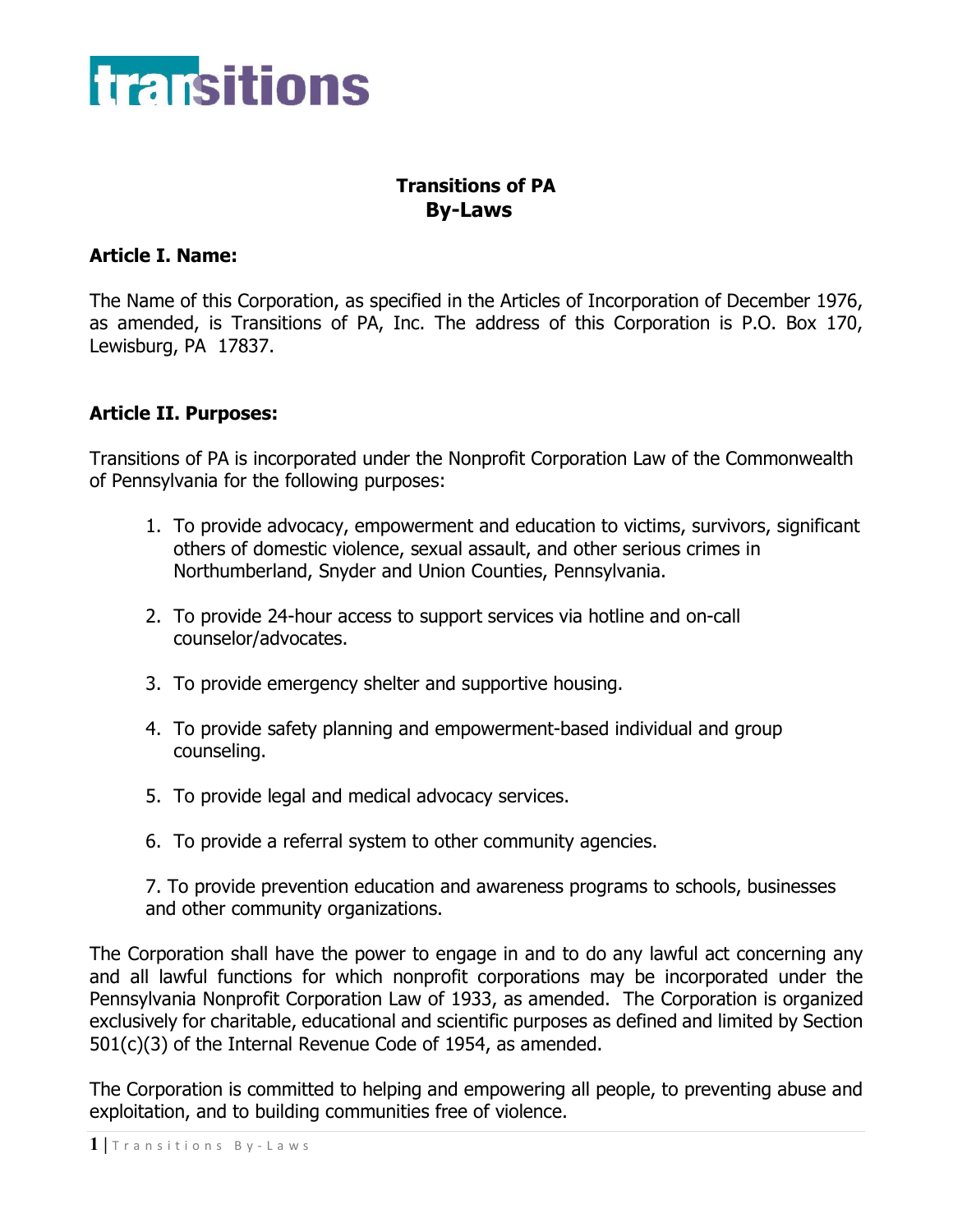

These purposes are summarized in the Corporation's Mission Statement, which shall be reviewed by the Board of Directors annually as part of strategic planning development.

# **Article III. Fiscal Year:**

The fiscal year of the Corporation shall run from July 01 to June 30. The Board of Directors of Transitions of PA, Inc. directs that an Annual Audit of the Financial Accounting of the organization be conducted at the end of each Fiscal Year by a qualified firm. The contract shall be awarded as a competitive bid. The Board reserves the right to determine the bid as a multi-year contract price. This audit shall be completed before October 31 of the next Fiscal Year.

#### **Article IV. Board of Directors:**

**Section 1. Board Membership:** Board membership is open to anyone regardless of race, creed, color, sex, national origin, age, sexual orientation, marital status, economic status, education, physical ability, political affiliation or belief. All adult citizens of the United States, residing or employed within the Commonwealth of Pennsylvania, preferably those in the Susquehanna Valley Region, shall be eligible for election to the Board of Directors. Board member applicants must subscribe to the mission and purposes of the Corporation.

**Section 2. Responsibility:** The Board of Directors shall be the governing body of the Corporation and shall be responsible for all matters of operation of the Corporation.

**Section 3. Board size:** The Board of Directors shall be comprised of a maximum of twenty-one (21) voting members.

**Section 4. Term of Office:** The term of office of each Board member shall be three (3) full fiscal years.

**Section 5. Nominations of Directors:** The Board of Directors shall nominate Directors to fill vacancies as needed. New Directors shall be elected by the majority vote of the current Board of Directors.

**Section 6. Emeritus Directors:** The Board of Directors may select persons to serve as Directors Emeriti who have demonstrated extraordinary dedication and loyalty to the organization.

**Section 7. Voting:** Each Board member shall have one vote. The Chief Executive Officer shall be a non-voting member of the Board. College Students and Directors Emeriti, if any, shall be non-voting members.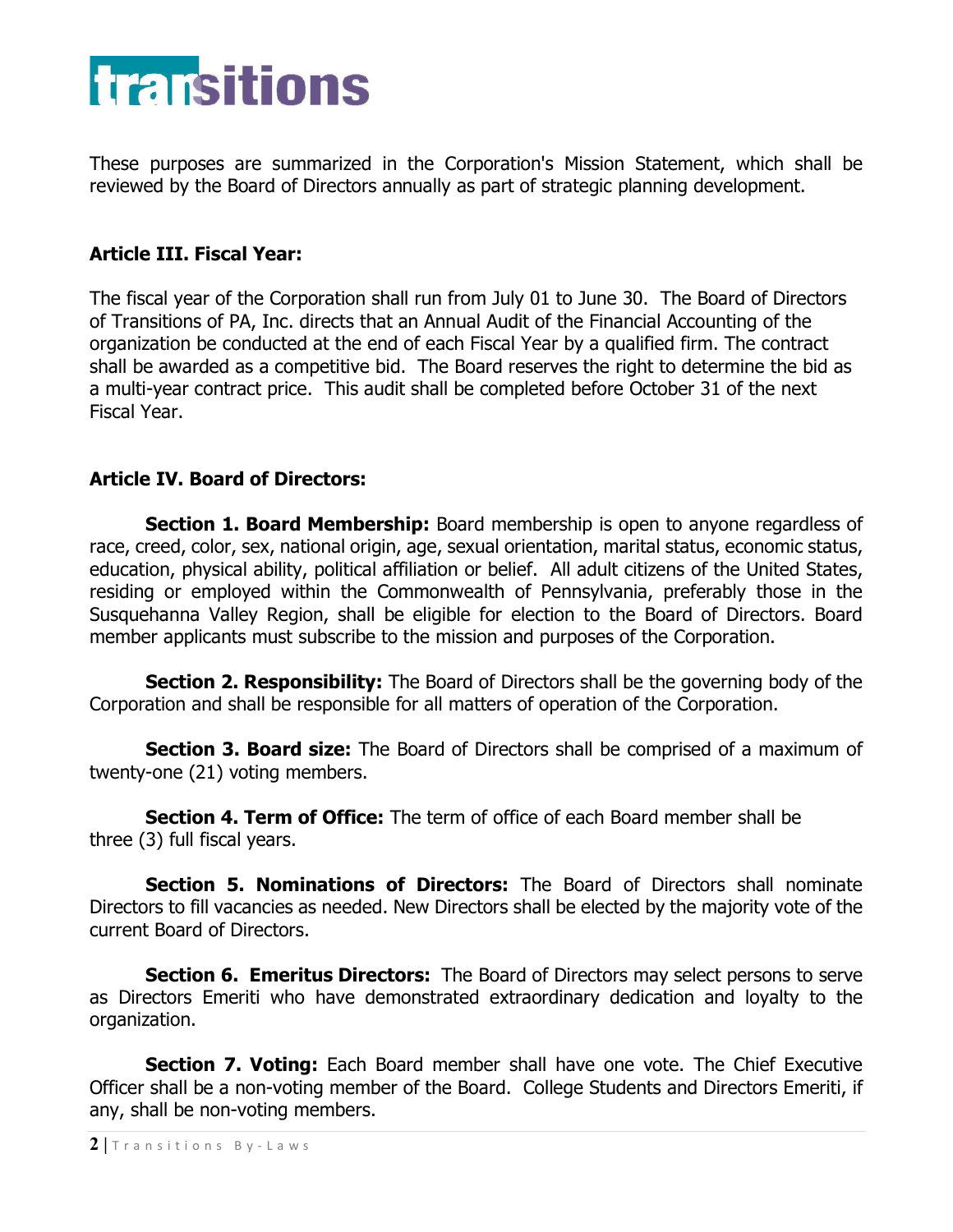

- A. Absentee Voting: Members may cast an absentee vote on a specific motion in writing to the Secretary at least three days prior to the meeting. In that communication, the members must clearly state their position on the motion.
- B. Electronic Voting: Any member of the Executive Committee may call for a vote on a specific motion by electronic means.

**Section 8. Quorum:** One-half (1/2) of the current membership of the Board plus one (1) shall constitute a quorum. Members on a leave of absence shall not be included in membership for purposes of determining a quorum. Board members may participate in Board and committee meetings via conference call. Members participating via conference call shall be included for purposes of determining a quorum.

**Section 9. Meetings:** Meetings of the Board of Directors shall be held at least eight (8) times per year, preferably once a month. With reasonable notice, special meetings of the Board may be called at the discretion of the Board President or, in the President's absence, the Vice-President. Reasonable notice of the special meeting shall be given to each Board member. The annual meeting shall be held in June. Minutes shall be taken at every meeting and they shall be available to all staff.

**Section 10. Attendance:** Board members are expected to attend meetings regularly and to notify the Board President or the Chief Executive Officer if they are unable to attend the meeting. Three (3) consecutive absences or five (5) absences within a twelve (12) month period will be cause for membership review. Leaves of absence may be taken with approval of the President of the Board.

**Section 11. Removal of Board Members:** Removal of any board member shall occur if the board member breaches confidentiality or the Code of Conduct; has a conflict of interest as stated in the Conflict of Interest policy; or a decision is made to remove the board member in accordance with Article IV, Section 10.

**Section 12. Liability:** Members of the Board shall not be individually or collectively liable for monetary damages for any action taken or any failure to take action unless:

- (A)Board Members have breached or failed to perform their duties under 15 Pa.C.S. § 5713 (relating to standard of care and justifiable reliance), and
- (B) The breach or failure to perform constitutes self-dealing, willful misconduct or recklessness.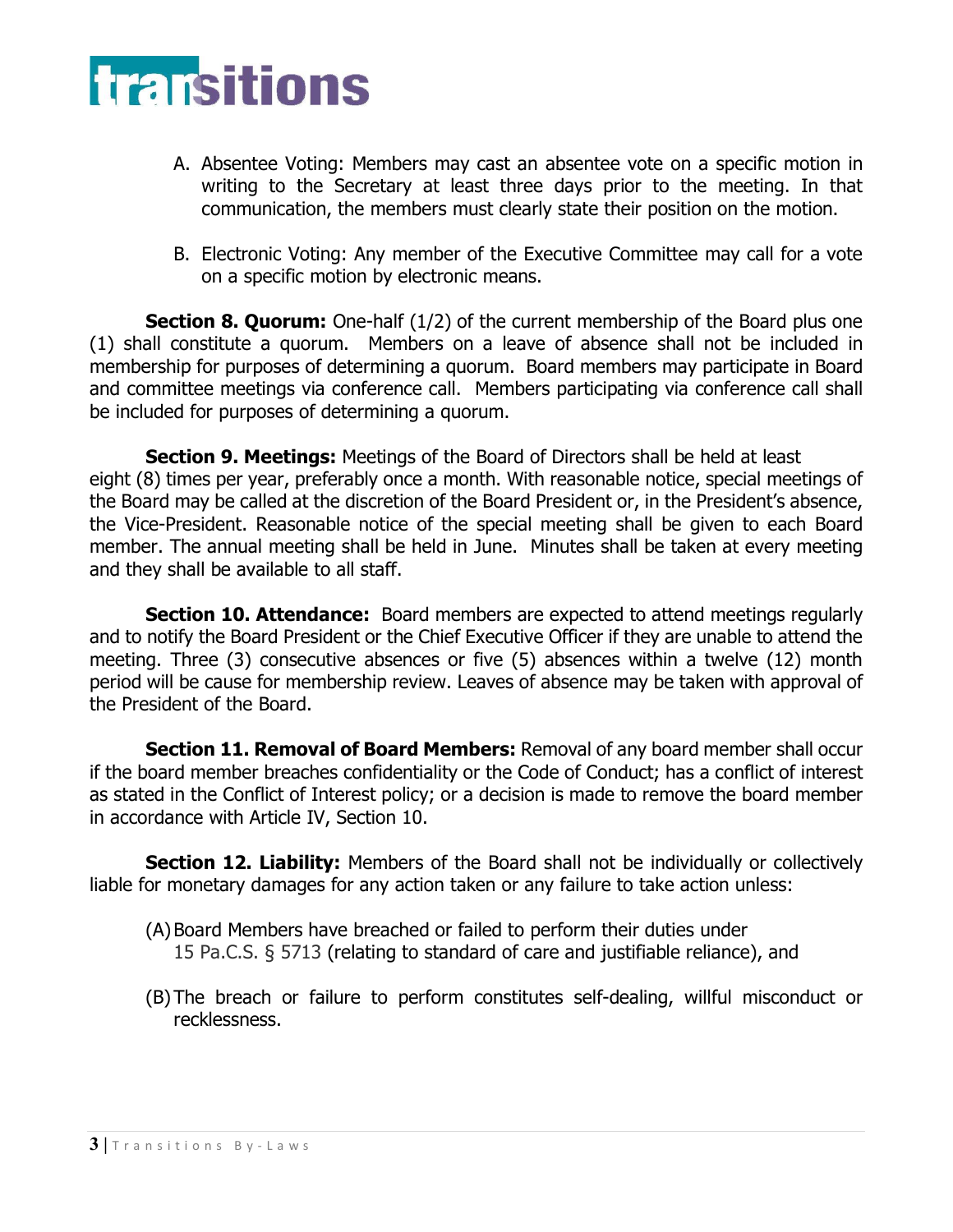

# **Article V. Officers of the Board:**

**Section 1.** Annual nomination of officers shall take place at the May meeting. At the Annual Meeting, the Board of Directors shall elect a President, Vice-President, Secretary and Treasurer for terms beginning on July 1. All such officers shall be elected for a term of one (1) year. If an officer vacancy occurs mid-term, an election shall be held to fill the vacancy for the remainder of the term. Officers shall be elected by majority vote and may succeed themselves.

**Section 2. Executive Committee:** The Executive Committee shall be composed of the President, Vice-President, Secretary and Treasurer. The Executive Committee initiates and reviews matters for Board action and makes recommendations to the Board. The Board is not bound by the Executive Committee's recommendations. The Executive Committee may take action between Board meetings as provided by resolution of the Board. If such action is taken, minutes of such meeting shall be sent to the Board members within seven (7) days. The action shall be reported at the next scheduled meeting of the Board.

The Executive Committee does not have the authority to amend or repeal any resolution of the Board, or take action on any matters assigned to another committee of the Board.

**Section 3.** The President of the Board shall preside at all meetings of the Board. The President has the power to form a committee, coordinate activities of the Board and assign members to these committees if there are no volunteers. The President shall maintain necessary communication with these committees.

**Section 4.** The Vice-President of the Board shall preside at Board meetings in the absence of the President and shall be responsible for assisting the President of the Board with the President's duties as necessary. The Vice-President shall assume the responsibilities of the President if the President resigns or vacates the office.

**Section 5.** The Treasurer shall preside over the Finance Committee and ensure that reports of financial status are given at Board meetings. The responsibility for co-signing checks may be assigned to any Board officer.

**Section 6.** The Secretary, with the administrative staff of the Corporation, as needed, shall be responsible for the minutes of each Board meeting and shall be responsible for preparation and distribution of said minutes. The Corporation office shall maintain a permanent record of the Board meeting minutes.

**Section 7. Removal of Officers:** Removal of any officer shall occur if the officer breaches confidentiality or the Code of Conduct; has a conflict of interest as stated in the Conflict of Interest policy; or a decision is made to remove the officers in accordance with Article IV, Section 10.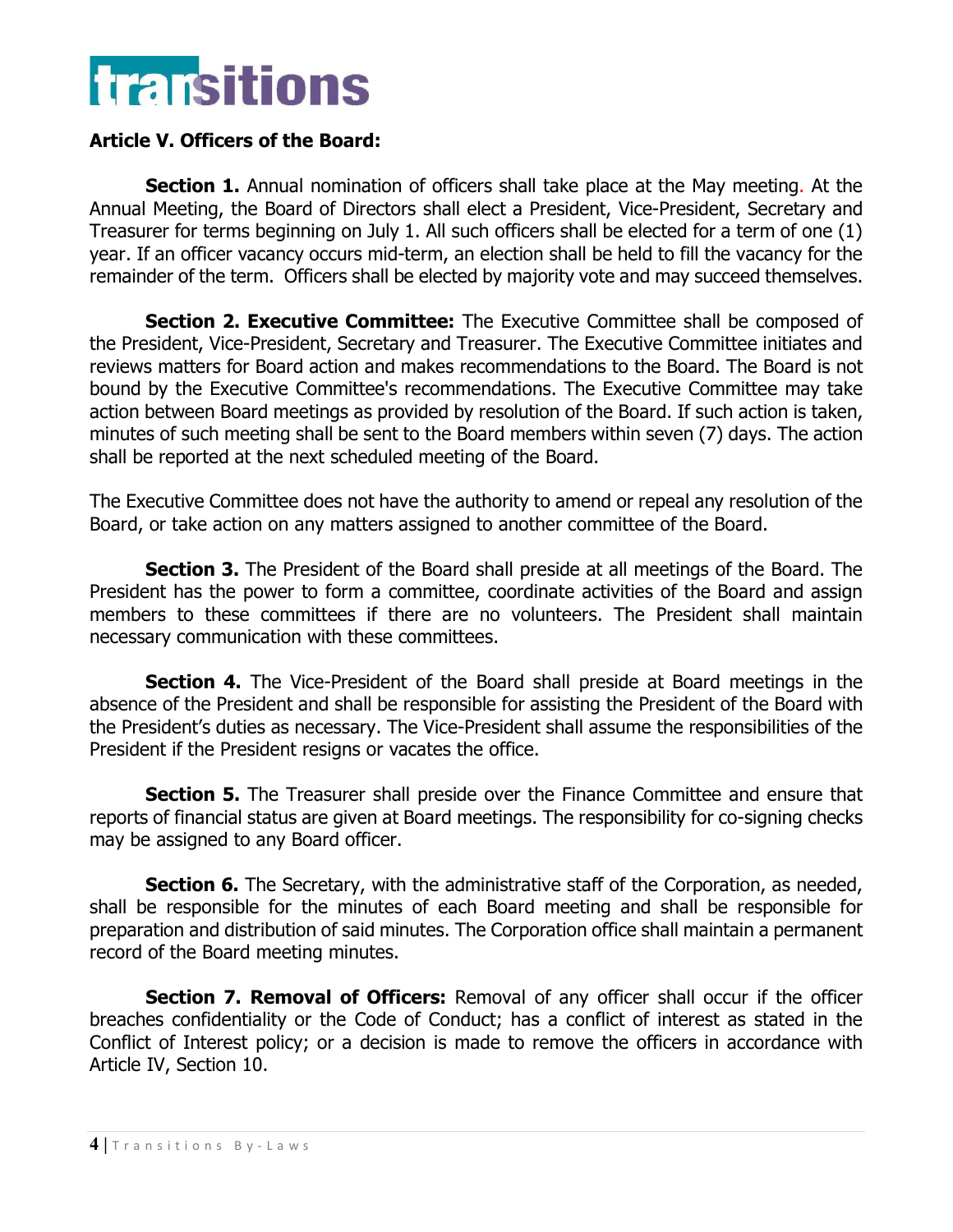

**Section 8. Chief Executive Officer:** The Board of Directors shall hire the Chief Executive Officer to be the Administrator of the Corporation. The Chief Executive Officer reports directly to the President of the Board. The Board or its designated committee shall annually evaluate the Chief Executive Officer's job performance.

## **Article VI. Standing Committees of the Board:**

The Board may form standing and ad hoc committees. Each committee shall be required to report to the Board for final approval of committee activities and actions.

**Section 1. Committee Chairperson:** The President of the Board shall annually appoint a chairperson for each committee from among the Board membership. The tenure of committee chairpersons shall be one (1) year.

**Section 2. Meetings:** The Finance Committee shall meet at least eight times per year. All other committees shall meet as needed as determined by the Chairperson of the Committee. The Finance Committee shall meet and/or review the Corporation's finances on a monthly basis.

**Section 3. Governance Committee:** The Governance Committee shall make recommendations to the Board for carrying out policies and procedures to enhance Board governance. This committee shall, *inter alia*, review the Corporate By-Laws annually and make recommendations to the Board for amendments; recruit prospective Board members for nomination to the Board; nominate and recommend Board officers annually; and ensure compliance with required codes of conduct and conflict of interest standards.

**Section 4. Personnel Committee:** The Personnel Committee shall make recommendations regarding personnel policy and procedures, and shall participate in the Grievance procedure as described in the Transitions of PA Handbook.

**Section 5. Finance Committee:** The Finance Committee shall oversee all financial and budgetary matters. It shall monitor the variance report and budget details of all grants, and facilities maintenance.

**Section 6. Development and Public Relations Committee:** The Development and Public Relations Committee shall annually plan and implement financial goals and strategies to support the organization in carrying out its mission to assure sustainability and fiscal health. Because a positive public image is essential to meeting Transitions' fundraising and development goals, the Committee shall support branding, marketing and communication efforts of the organization.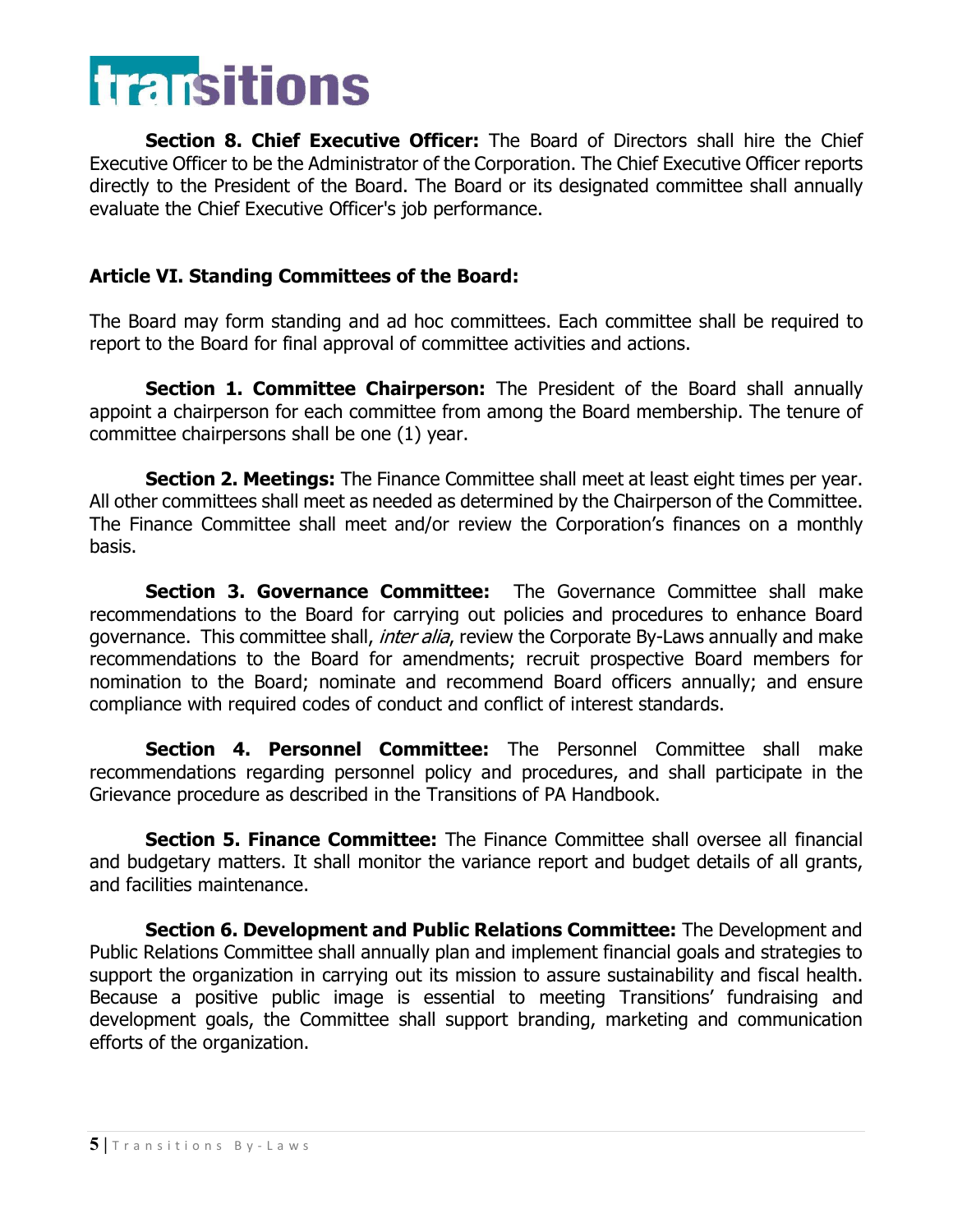

**Section 7. Education Committee:** The Education Committee shall review existing educational programs and services and make recommendations regarding new efforts. This Committee also shall establish goals to assess effectiveness and resources.

## **Article VII. Property Rights and Distribution on Dissolution:**

#### **Section 1. Property Rights for members:**

The Corporation is not authorized to engage in any activity or business, carried out for private profit or gain. No member of the Corporation shall be entitled to receive any private or personal gain or profit from any activity of the Corporation, except that the Corporation shall be authorized to pay reasonable compensation for services rendered.

#### **Section 2. Distribution on Dissolution or Liquidation:**

The Corporation is not organized for profit and no part of the net earnings of the Corporation shall ever inure to the benefit of any private members. In the event of the liquidation or dissolution of the Corporation, whether voluntary or involuntary, no member shall be entitled to any distribution or division of its remaining property, assets or the proceeds of the same. In the event of liquidation or dissolution, the Board of Directors shall, after paying or making due provision for the payment of all liabilities of the Corporation, distribute all remaining properties solely to organizations or entities which are incorporated exclusively to provide services to victims of domestic violence and sexual assault. If no such organization exists, then distribution shall be made to organizations for charitable, educational or scientific purposes which are fully and duly qualified as exempt organizations as defined by Section 501 (c) (3) of the Internal Revenue Code of 1954, as amended.

#### **Article VIII. Adoption and Amendments to the By-Laws:**

**Section 1.** These By-Laws shall be adopted by the majority of the members of the Board of Directors and shall be in full force immediately.

**Section 2.** These By-Laws may be amended by a two-thirds (2/3) vote of the current membership of the Board of Directors. Notice of any proposed amendment shall be provided to the current Board membership at least ten (10) days prior to the vote.

# **Article IX. Parliamentary Authority:**

The current edition of Roberts Rules of Order shall be the parliamentary authority for all matters not specifically covered in these By-Laws.